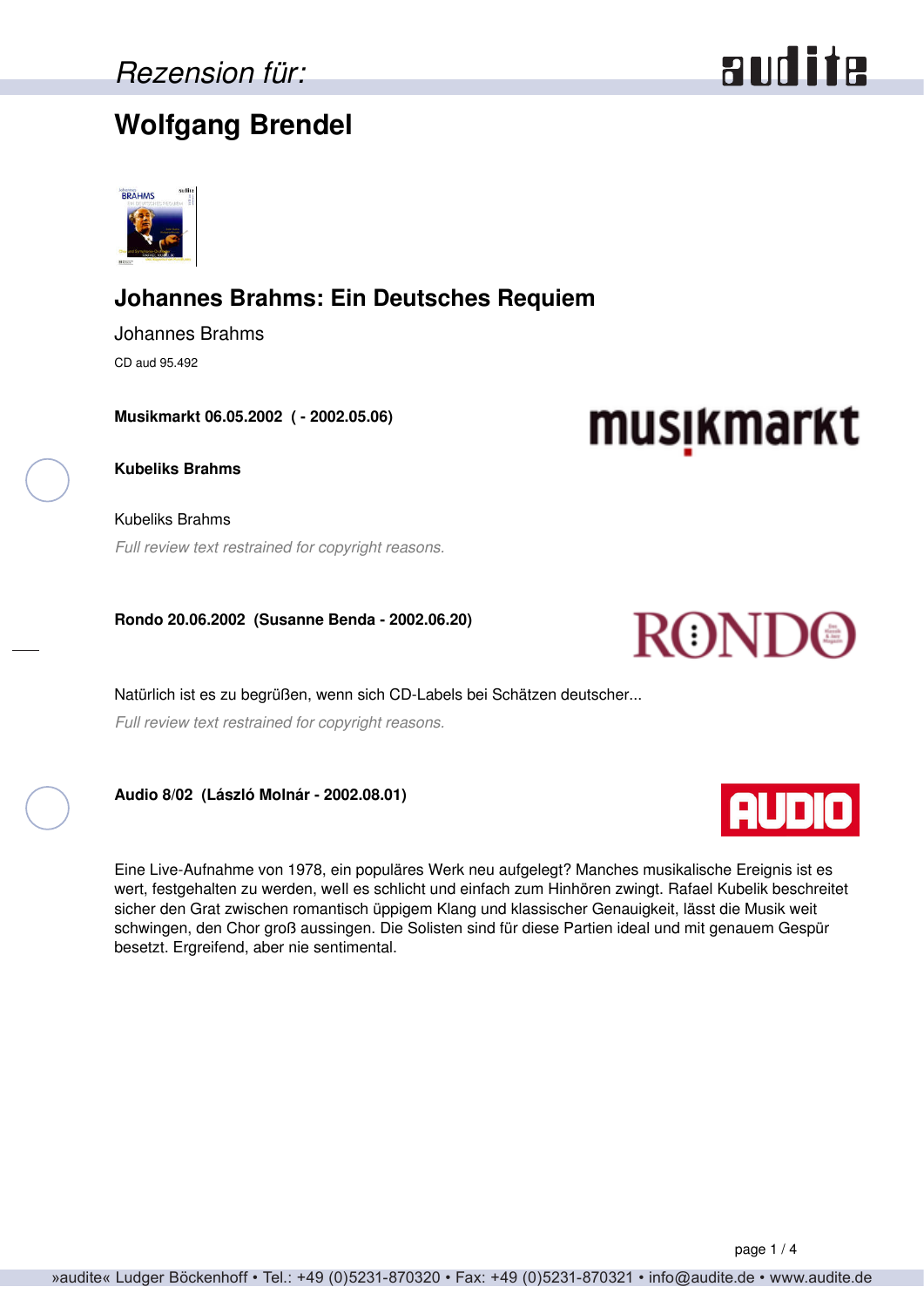# audite

### **Répertoire Juillet/Août 2002 (Jean-Marie Brohm - 2002.07.01)**

Kubelik est un chef qui nous a réservé tant d'immenses surprises chez le même... *Full review text restrained for copyright reasons.*

**Classica Juin 2002 (Jean-Noel Coucoureux - 2002.06.01)**

Expression d'une conception tragique du monde, le Requiem allemand est une... *Full review text restrained for copyright reasons.*

**www.ClassicsToday.com 01.01.2002 (Dan Davis - 2002.01.01)**

Audite's series of Rafael Kubelik's live broadcasts from his tenure in Munich... *Full review text restrained for copyright reasons.*

**Die Presse Nr. 16.251 (Wilhelm Sinkovicz - 2002.04.19)**

Johannes Brahms' sehr persönliche, durch die Textauswahl aus Luthers... *Full review text restrained for copyright reasons.*

**[klassik.com](http://www.klassik.com) 21.03.2003 (Dirk Jaehner - 2003.03.21) source: [http://magazin.klassik.com/reviews/revie...](http://magazin.klassik.com/reviews/reviews.cfm?TASK=REVIEW&RECID=1932&REID=1511)**

**Das Credo des Dirigenten gegen das des Komponisten**

Das Credo des Dirigenten gegen das des Komponisten *Full review text restrained for copyright reasons.*







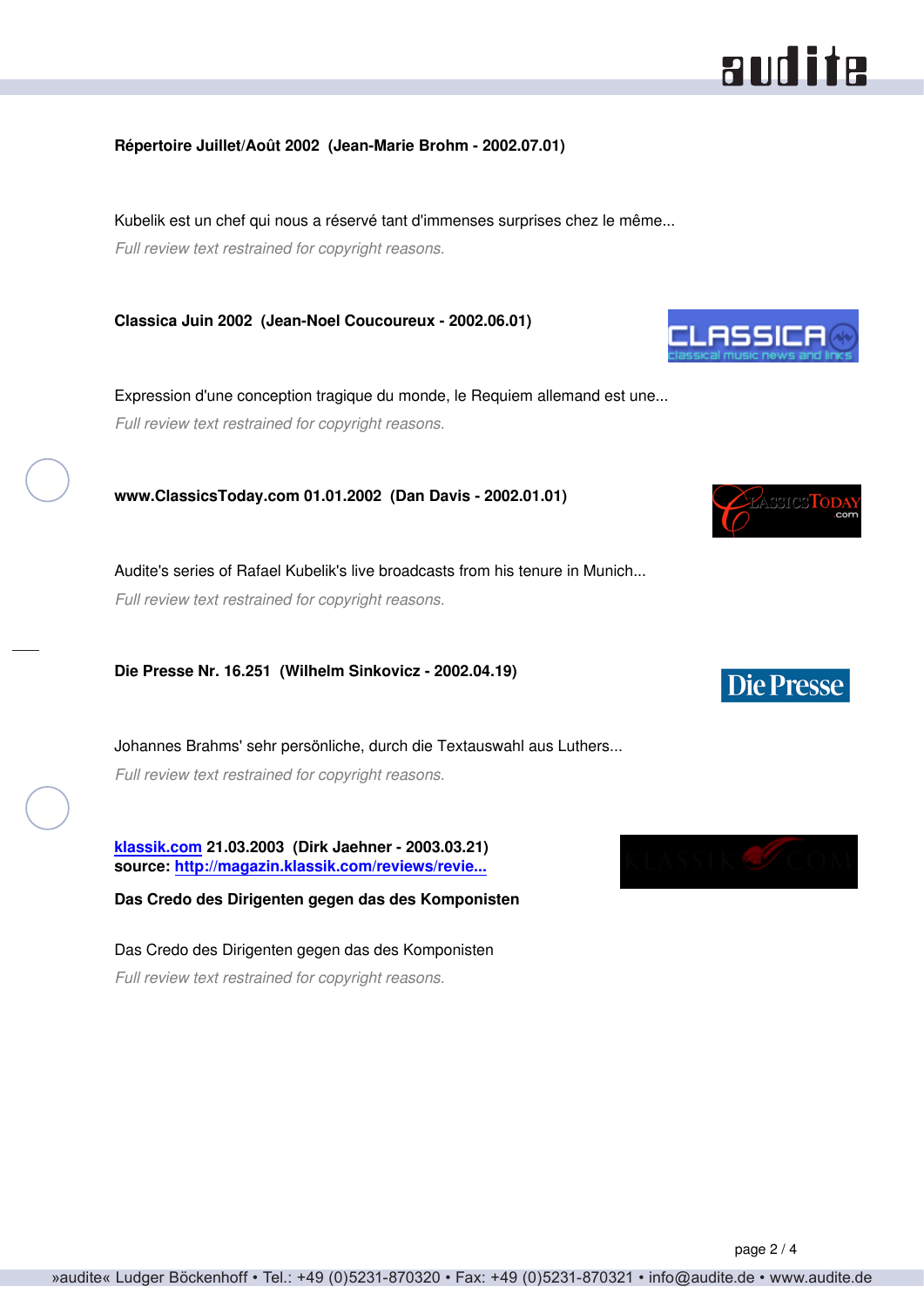## audite

buch<sup>o2</sup>de

#### **Nordsee-Zeitung Nr. 57/2003 (Sebastian Loskant - 2003.03.08)**

Ebenfalls gegen eine, berühmte Klemperer-Aufnahme tritt Kubelik mit dem acht...

*Full review text restrained for copyright reasons.*

**www.buch.de 18.02.2002 (Olaf Behrens - 2002.02.18)**

Immer wieder sind die Live-Einspielungen von Rafael Kubelik mehr als...

*Full review text restrained for copyright reasons.*

**Gramophone May 31, 2002 (Rob Cowan - 2002.05.31)**



But if you'd prefer a more temperate encounter, then Rafael Kubelik's live 1978 Munich relay of Brahms's A German Requiem is recommended. Where most conductors treat the second movement as a sort of Wagnerian transformation scene, Kubelik prefers clarity. His axis is lyrical and consolatory. And his singers are superb: soprano Edith Mathis, baritone Wolfgang Brendel and the forces of Bavarian Radio, recorded with warmth and a true sense of perspective.

**Scherzo N° 178, Septiembre 2003 (Enrique Pérez Adrián - 2003.09.01)**

**Mathis, Brendel, Kmentt, Baker y Kubelik**

*Dos nuevas dianas*

Mathis, Brendel, Kmentt, Baker y Kubelik

*Full review text restrained for copyright reasons.*

**Hi Fi Review Vol. 193, Jul 2002 ( - 2002.07.01)**

chinesische Rezension siehe PDF